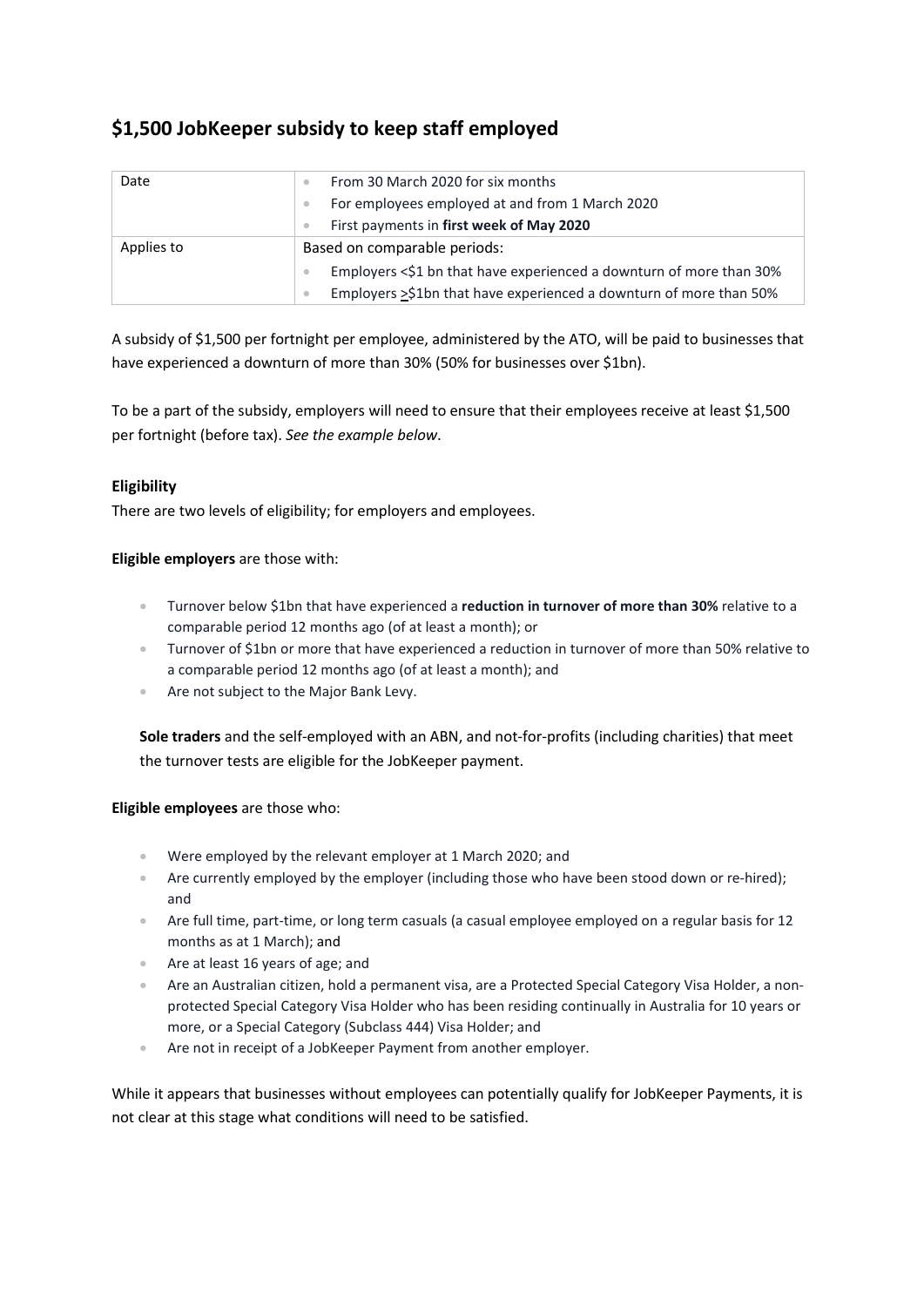#### **How the support is calculated**

The ATO will administer this program and will make the \$1,500 payments based on payroll information. The payments will be made monthly in arrears, so it is essential that you ensure your business and your employees continually meet the eligibility criteria.

The business will continue to receive the payments for eligible employees while they are eligible for the payments. While the program is expected to run for 6 months, payments will stop if the employee is no longer employed by the relevant employer.

## **How the support is provided**

To access the JobKeeper subsidy, you should talk to your accountant or adviser to assist you with the registration process and calculations.

If you want to manage the process yourself, you must:

- Register
	- o Applications are not yet open. However, you should **register your intent** to apply for the JobKeeper subsidy with the ATO (here). The ATO will provide you with regular updates and advise you when you can lodge your application
- Assess turnover
	- o Ensure you have an accurate record of your revenue for the 2018-19 income year and for the 2019-20 year to date
	- o Ensure you keep an accurate record of revenue from March 2020 onwards
	- o Compare your revenue for the whole of March 2019 with the whole of March 2020
	- o Measure the % decline in your revenue and ensure it has declined by more than 30%
	- o If you are not eligible in March, you may become eligible in another month
- **Identify eligible employees** 
	- Nominate the employees eligible for the JobKeeper payments you will need to provide this information to the ATO and keep that information up to date each month. The ATO will use Single Touch Payroll to prepopulate the information in most cases.
	- o Notify all eligible employees that they are receiving a JobKeeper payment. Employees can only be registered with one employer.
	- $\circ$  Pay eligible employees at least \$1,500 per fortnight (before tax). If an employee normally receives \$1,500 or more per fortnight before tax the employee should continue to receive their regular income. Note: It is unclear at this stage if the employer must continue to pay their employee the same salary if it was more than the subsidy amount.
	- o Pay superannuation guarantee on normal salary and wages amounts paid to employees. If the employee normally receives less than \$1,500 per fortnight before tax, the employer can decide whether to pay superannuation on the additional amount that is paid as a result of the JobKeeper program.

Sole traders and the self-employed can register their interest in applying for the JobKeeper payment with the ATO. These businesses will need to provide an ABN for the business, nominate an individual to receive the payment, provide the individual's TFN and declare their continued eligibility for the payments. Payments will be monthly to the individual's bank account.